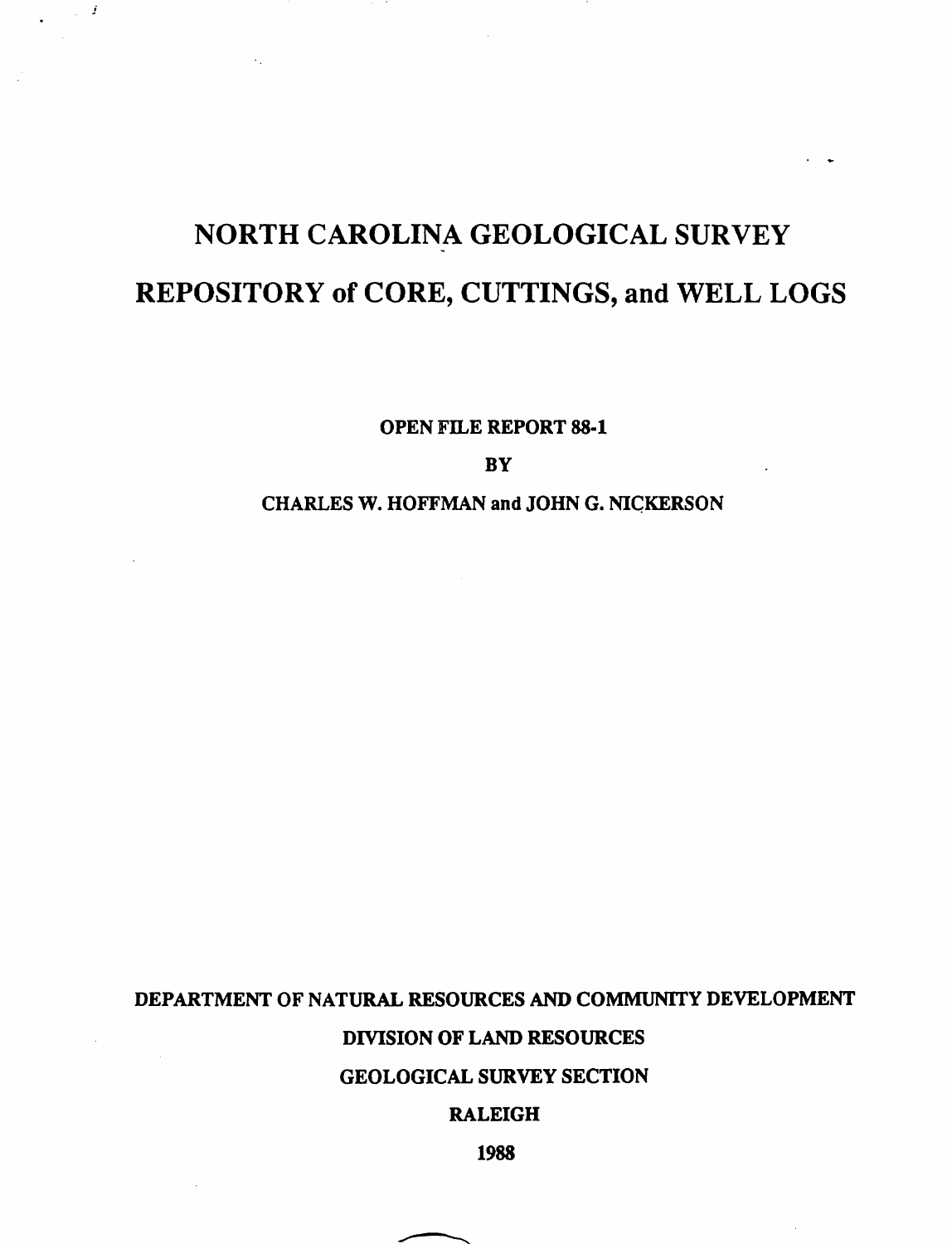#### GEOLOGICAL SURVEY SECTION

 $\ddotsc$ 

The Geological Survey Section shall by law "...make such examination, survey, and mapping of the geology, mineralogy, and topography of the state, including their industrial and economic utilization as it may consider necessary."

In carrying out its duties under this law, the section promotes the wise conservation and use of mineral resources by industry, commerce, agriculture, and other governmental agencies for the general welfare of the citizens of North Carolina.

The section conducts a number of basic and applied research projects in environmental geology, mineral resource exploration, mineral statistics, and systematic geologic mapping. Services constitute a major portion of the section's activities and include identifying rock and mineral samples submitted by the citizens of the state and providing consulting services and specially prepared reports to other agencies that require geological infonnation.

The Geological Survey Section publishes results of research in a series of Bulletins, Economic Papers, Information Circulars, Educational Series, Geologic Maps, and Special Publications. For a complete list of publications or more information about the section please write: Geological Survey Section, P.O. Box 27687, Raleigh, North Carolina 27611.

Jeffrey C. Reid Chief Geologist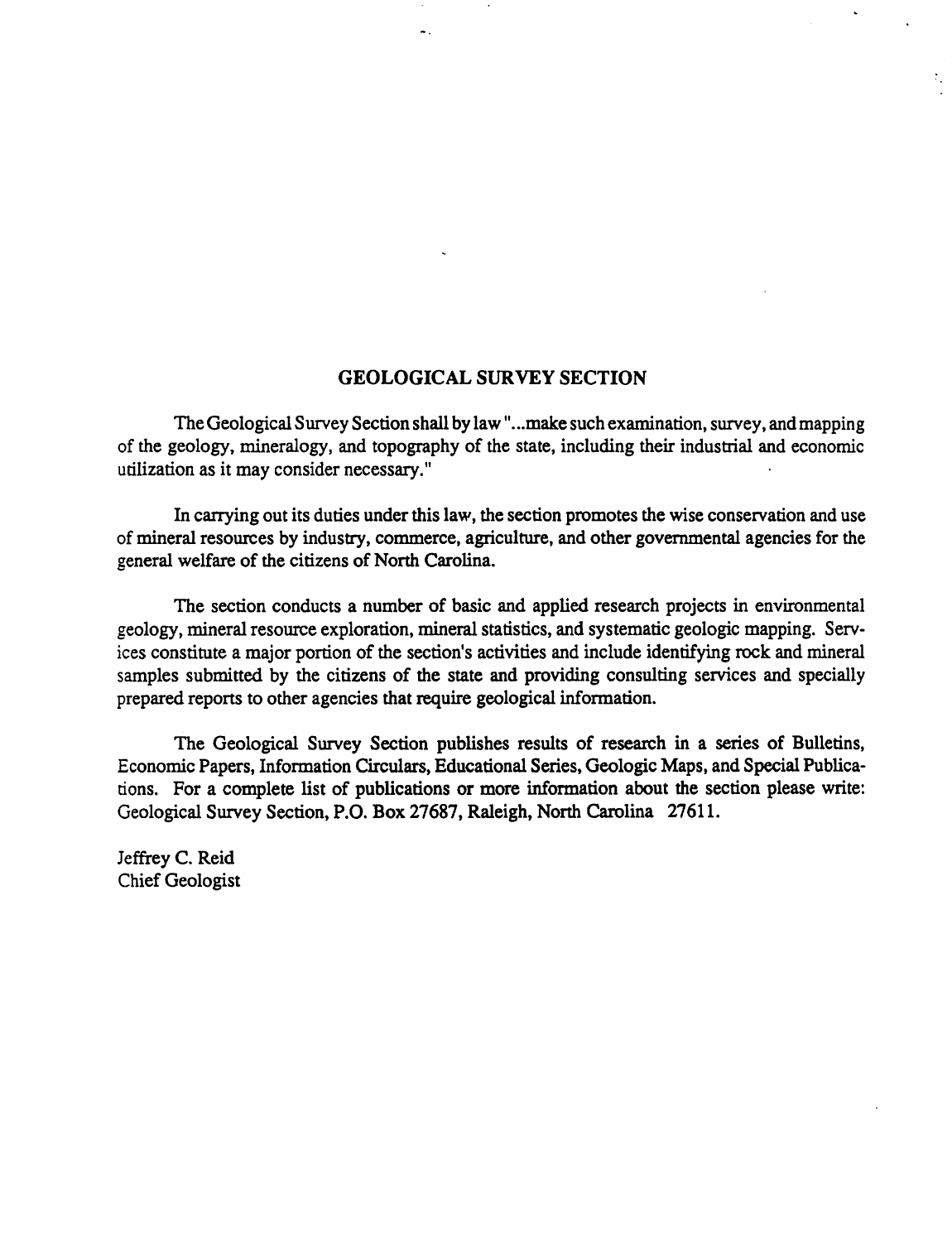#### INTRODUCTION

The North Carolina Geological Survey repository of core, cuttings, and well logs is a facility that contains a valuable collection of samples and data obtained from a variety of drilling projects over many years. This considerable and important During and after drilling, geologists examresource is available for use by the public and by ine the products of drilling, namely rock samples<br>State and Federal agencies. It is regularly used by and chart recordings called geophysical logs. One State and Federal agencies. It is regularly used by and chart recordings called geophysical logs. One geotechnical engineering firms, mineral and petro- type of sample is called cuttings. These are geotechnical engineering firms, mineral and petroleum exploration companies, hydrologists study-chipped off by a rotating drill bit and then raised to ing groundwater supply and contamination, and the surface by a circulating fluid. Another type of university researchers. The repository is also used sample, called core, is a continuous cylinder of extensively by Geological Survey staff to respond rock up to several inches in diameter which is to inquiries and for research. collected mainly in mineral exploration. Core

Repository acquisitions have been mostly by donation, either from State or Federal agencies or by private firms. State regulations require operators of oil and gas exploration wells to provide the State with samples, geophysical logs, and certain other information from their drilling.

Thisreport isintended to acquaint the reader with the Geological Survey's purpose in maintaining the repository, the kinds of geologic and geophysicalmaterialswhich it contains, and to provide an overview of how these materials are cataloged and accessed.

#### BACKGROUND

Wells and borings are made for exploration, evaluation, and development of resources such as groundwater, minerals, or oil and gas. They are also used for geotechnical site assessments and geologic research.

Drilling is a costly method of obtaining subsurface information. A single borehole or well may cost up to thousands or tens of thousands of dollars. Deep oil test wells typically cost hundreds of thousands of dollars to several million dollars to drill. A well organized and readily available database of subsurface information can help maximize the

information gained from drilling by providing advance information that will enable a company or agency to better locate their drill site; to narrow their geologic objectives; or even, in some cases, to avoid drilling altogether.

the surface by a circulating fluid. Another type of samples best represent the subsurface geology at a given location; however, they are also the most costly to acquire. Geophysical logs are derived from sensors lowered into open boreholes by a cable. They record various quantitative and qualitative rock properties that are utilized by geologists in their interpretations.

Accurate and complete interpretation of the geology in a given area, especially where the rocks are flat lying such as in the Coastal Plain province, requires the integration of core, cuttings, and geophysical log data. Thus the acquisition, storage, and curation of such data are important to developing and understanding the regional as well as the local three-dimensional geologic framework of North Carolina. Such an understanding is fundamental to any geologically related pursuit including groundwater evaluation and management, mineral resources exploration and development, geotechnical evaluations (which includes hazardous and toxic waste site studies), and assessment for geological hazards such as slumping, landslides, and sinkholes.

#### **FACILITY**

The repository currently houses a collection of over 11,000 feet of core and approximatley 365,000 feet of cuttings. Most of the core has been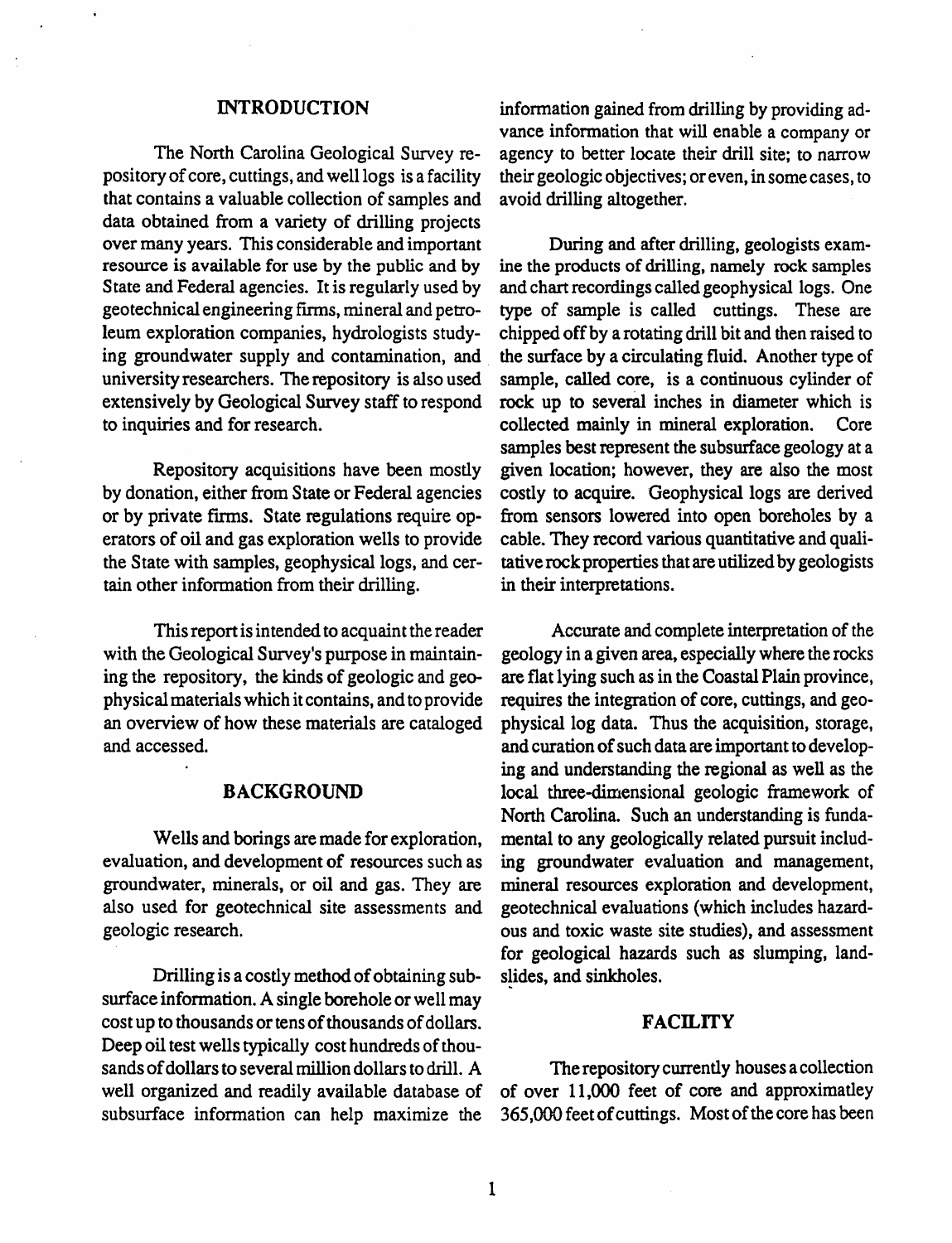reduced in volume or skeletonized because of space constraints, but it remains an invaluable record of the rocks penetrated.

Over 1250 geophysical logs are contained in the repository files. These aremainly from water wells, but include about 250 logs from oil and gas drilling. Basemaps showing locations of wells and boreholes  $(1:250,000$  scale or 1 inch equals approximately 4 miles) are available as a separate North Carolina Geological Survey publication (Open-File Report 88-2).

The repository is part of the Geological Survey's Coastal Plain Office in Raleigh (see Figure 2). This is a  $2700$ -square-foot facility with about 1500 square feet of warehouse space dedicated to sample and data storage. The adjacent finished office and laboratory space is occupied by five staff who are available, as their ongoing duties permit, to answer questions and assist visitors. Limited space is available for visitors within the warehouse area for data examination.

Examination supplies are principally the responsibility of the user. A binocular microscope is available for visitors and photocopy services (fee) are also available. Material is loaned under certain circumstances.

Approximately 50 percent of the holdings are the result of water well drilling within the Coastal Plain region, approximately 20 percent represent oil and gas exploration in North Carolina, and 20 per cent of the repository holdings are from the mineral exploration in the Piedmont and the western part of the state. The remaining 10 percent are derived from geologic research and geotechnical studies. Among the latter are cores from North Carolina's Superconducting Super Collider proposal. The facility currently accepts new material from oil and gas test wells (mandatory), and from other sources, chiefly groundwater drilling in the Coastal Plain, as the limited space allows.

## DATA ORGANIZATION AND ACCESS

Persons wishing to use the facility may telephone, write, or visit (see Figure 2). The flow chart illustrates how one may access the database. Specific data of interest may be identified either from base maps or computer files prior to inspection.



Figure 1 - Flow chart.

The database is available as a printed catalog, or on computer diskette (dBase  $III$  Plus $\circledcirc$ ) upon request. Their cost will vary depending on the number of records contained in the output file. A listing is available for:

- the entire database,
- individual counties, or
- prescribed parameters.

Figure 3 shows examples of database records and Table 1 explains the database structure. The computer catalog consists of four database files which group similar holes into the following categories: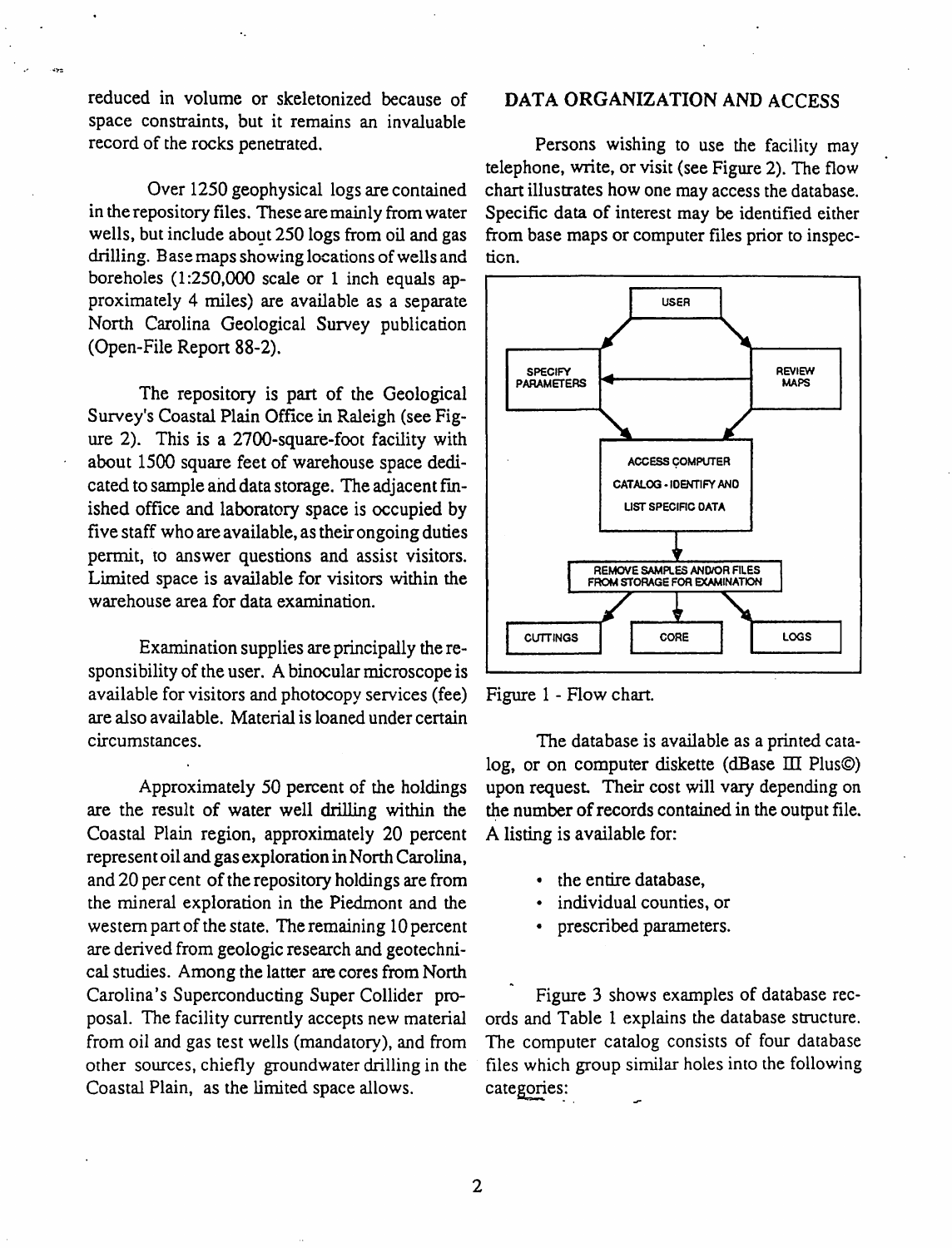WELLDATA - Contains records of Coastal Plain wells and boreholes for which the Geological Survey hassamples and/or geophysical log data. These wells include domestic, municipal, and industrial water wells; mineral exploration core holes; and stratigraphic tests.

~. .."'""..-

• OILTEST - Contains records of oil and gas exploration wells drilled in North Carolina. SUMMARY

• TRIASSIC - Contains records of rotary and core drill holes located within the Triassic basins of North Carolina.

• HARDROCK - Contains records for Piedmont and mountain region drilling. These are primarily core holes related to mineral exploration.

Those wishing to review repository data should contact the facility. On-site inspection and study, without fee, is available with prior appointment. A proposal and borrowing agreement, which includes a provision for sharing derivative data, are required from anyone wishing to borrow. materials.

The North Carolina Geological Survey's collection of geological and geophysical data is an important resource. Its continued use, growth, and maintenance will increase our capability, through continued study and research, to successfully manage North Carolina's natural and environmental resources.



Figure 2 - Map of Raleigh area showing location of theNorth Carolina Geological Survey Coastal Plain Office and repository of core, cuttings, and well logs.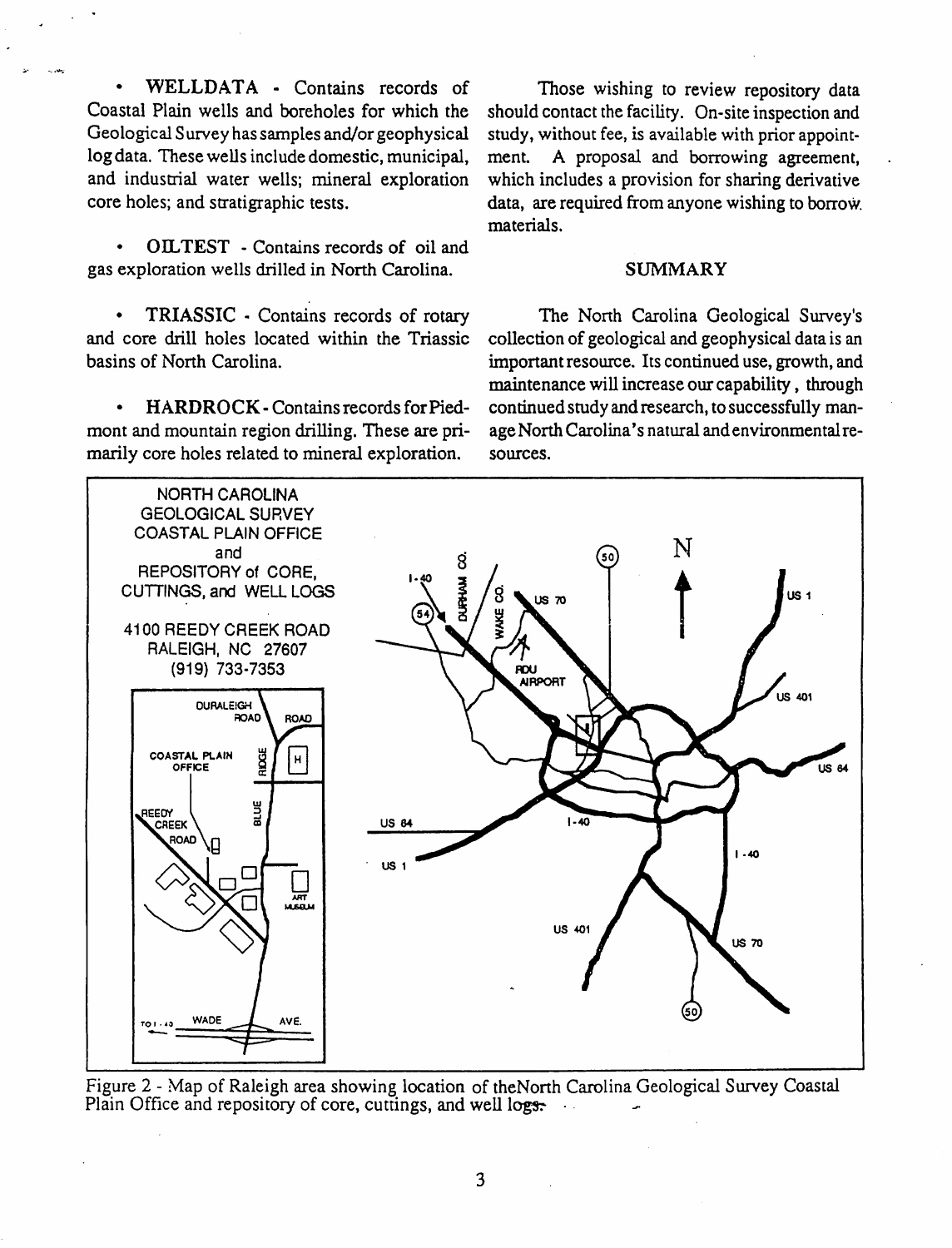NCGS CODE: BF-T-1-68 OTHER CODE: GW GRID: P-21, k-5 COUNTY: BEAUFORT WELL NAME: BATH RESEARCH STA. OPERATOR: NCGWS DEPTH: 919 WELL DATUM: 35 LATITUDE: 352230 LONGITUDE: 7705230 DRILLED BY: NCGWS<br>
LOGGED BY: NCGWS<br>
DATE LOGGED: 08/07/68 DATE LOGGED: 08/07/68 LOGS: E,G SAMPLES: T SLIDES: T LITH LOG: F CUTTINGS: T INTERVAL: 0/919 U,W SIDE WALL CORES: F INTERVALS: Figure3a - An example of a WELLDATA record. NCGS CODE: DR-OT-1-46 OTHER CODE: 32-055-00001 GW GRID: COUNTY: DARE WELL NAME: HATTERAS LIGHT # 1 OPERATOR: STANDARD OIL OF NJ<br>DEPTH: 10054 VVELL DATUM: 24 LATITUDE: 351500 LONGITUDE: 753145 DEPTH: 10054 VrELL DATUM: 24 LATITUDE: 351500 LONGITUDE: 753145 DRILLED BY: DATE DRILLED: 07/09/46 LOGGED BY: SCHLUMBERGER DATE LOGGED: 07/09/46 LOGS: E SAMPLES: T SUDES: F LITH LOG: F CUTTINGS: T . INTERVAL: 18/10054 U CORE: T INTERVAL: 480/10054 (5 BX) SIDE WALL CORES: F INTERVALS: Figure3b - An example of an OILTEST record. NCGS CODE: LE-OT-2-83 OTHER CODE: 32-105-00004 GW GRID: COUNTY:'LEE WELL NAME: BOBBY HAIL #1 OPERATOR: SEPCO DEPTH: 4610 WELL DATUM: 352 LATITUDE: 352809 LONGITUDE: 791425 DRILLED BY: FALCON DRILLING DATE DRILLED: 07/06/83 LOGGED BY: NCGS, SCHLUMGERGER DATE LOGGED: 07/06/83 LOGS: I-G,SNP-G-CAL,T,ML,G SAMPLES: T SLIDES: F LITH LOG: F CUTTINGS: T INTERVAL: 0/4610 U CORE: F INTERVAL:<br>SIDE WALL CORES: T INTERVALS: 2566,2670,2988 INTERVALS: 2566,2670,2988 Figure3c -. An example of a TRIASSIC record. INTERVALS: GWGRID: OPERATOR: BILLITON MINERALS LATITUDE: 351339 LONGITUDE: 813719 DATE DRILLED: 00/00/83 DATE LOGGED: SAMPLES: T SLIDES: F LITH LOG: F CORE: T INTERVAL: *30n79* (74 aX) NCGS CODE: CV-C-1-83 OTHER CODE: TOL-11 COUNTY: CLEVELAND WELL NAME: DEPfH: 779 WELL DATUM: 670 DRILLED BY: LOGGED BY: LOGS: CUTTINGS: F INTERVAL: SIDE WALL CORES: F Figure 3d - An example of a HARDROCK record.

Figure 3 - Examples of typical database records. See Table 1 for further explanation of the field labels and entries for the respective database files. Some field labels are spelled out in this figure for clarity; column one of Table 1 shows the actual database field labels.